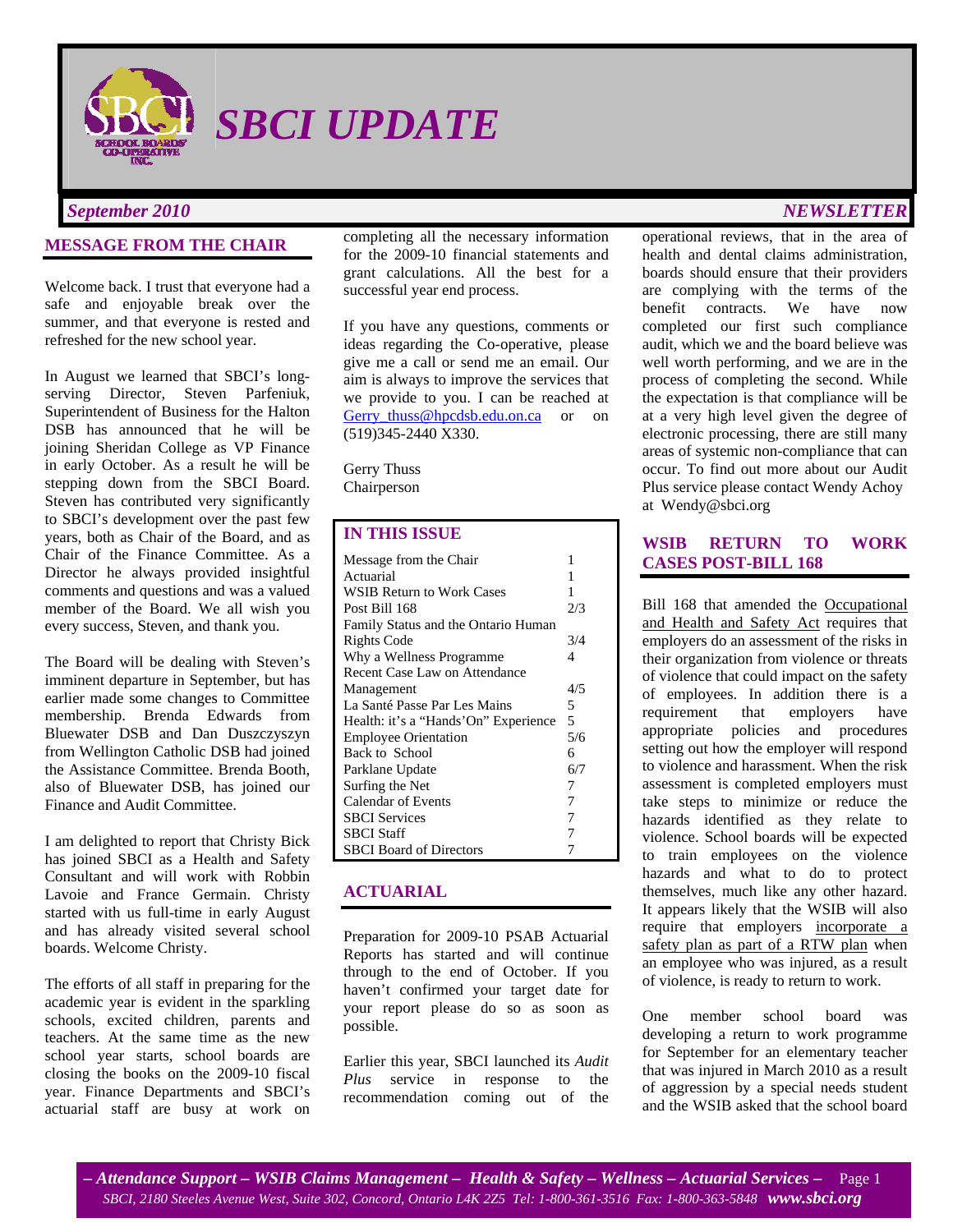take proactive steps to ensure the safety of the employee and prevent similar types of aggression in the future. In this particular claim the school board was able to reassure the employee and the WSIB that the aggressive student was not returning to the school in the fall. It was fortunate in this case that the parents of the student had decided on their own to withdraw their child from the school board and seek treatment for him in a different setting.

The school board went further and confirmed that the regular experienced educational assistant who normally worked in the class would be returning and that a temporary educational assistant who had fled the classroom when the violence occurred would not be returning. The school board confirmed that there would be a team meeting of all the key players at the school before the start of the fall term to review protocols to protect staff members. The protocols would include the stipulation that no staff member was to be alone with students who were known to be aggressive. In addition the school board will set up a system for summoning help from any and all staff on site in the event of an emergency and the provision of walkietalkies linked to the office. This case is a work in process so it is likely that the protocols will evolve over time.

What should you expect in the future when you are planning a return to work program for a staff member injured as a result of violence or aggression? You should expect that the WSIB, the employee and the relevant union(s) will require the school board to develop and implement specific measures designed to ensure the safety of that employee returning to work. These safety measures will need to be documented in writing as part of the return to work plan with regular follow-up to make sure that they are adequate and working. School boards won't be able to get by with a general commitment to "look out for the employee" or leave it up to the Supervisor or Principal to "do what they can". A return to work plan that does not adequately protect a worker will be expensive for the school board. A return to work plan that does not adequately ensure the safety of a worker is unlikely to be considered "suitable" by the WSIB and would justify a decision by a worker to refuse the offer. If an offer of work is found not to be "suitable" then the WSIB would continue to pay a worker Loss of Earnings (LOE) benefits while they were cooperating in health care treatment and participating in the return to work process. A worker also has a separate right to refuse unsafe work under the Occupational Health and Safety Act.

There may be situations where a returning employee might be best accommodated in a different location but that decision should not be taken lightly. An employer does not want to be seen to be "punishing" the victim" by moving them to a different location. Depending on what is required in a specific case cost may be an issue. It is open to school boards to come up with a realistic and manageable plan in individual cases.

How should a school board respond when developing a return to work plan for an employee hurt in a violent or aggressive incident? It is important to bring together the key players including the employee, the Supervisor/Principal, the union and the Health and Safety Officer. SBCI Claims Managers and Health and Safety staff are also available to help in the design, documentation and implementation of suitable return to work plans. If you have questions please feel free to contact Chris@sbci.org.

## **WSIB LOCK IN TO AGE 65– CHANGES IN WSIB PROCEDURES**

For accidents occurring after January 1, 1998. the WSIB shall review an injured worker's benefits at 72 months (6 years from the date of accident) from the date of accident and consider what benefits should be paid to that worker to age 65 (WSIB Policy 18-03-06 Final LOE Benefit Review).

The review by the Case Manager (formerly the Adjudicator) must be initiated at 67 months by requesting that the worker provide information to the<br>WSIB relating to his or her WSIB relating to his or her earnings/income, including Canada Pension Plan disability benefits paid because of the work-related injury/disease, employment status and health status. The employer should receive a copy of that letter to the worker. The final decision must occur before the end of the 72<sup>nd</sup> month. Again, a decision letter explaining the benefits is sent to the worker and copied to the employer.

Since 1998, these most important and significantly costly decisions have been made solely by the Adjudicator involved in the claim file. School boards have experienced such decisions involving younger workers with moderate NEL awards being locked in to full LOE benefits to age 65. This has resulted in individual claims costs of over \$1 million. Most often these workers have conditions involving Chronic Pain Disorder/Fibromyalgia or Psychological Entitlement.

With the introduction of the New Service Delivery Model, these cases are now being handled with more priority and intervention by Management. The newly established process requires the Case Manager to prepare a recommendation with supporting rationale to award full LOE benefits to age 65 in cases where the worker is 55 years of age or older. This recommendation then requires a Case Manager, Manager and Director to case conference and the Director must sign off on the final decision.

If the Case Manager is recommending full LOE benefits for a worker who is less than 55 years of age, this decision has to be signed off by the Vice President of Operations and in some cases the Chief of Operations, following a case conference with the Manager, Director and Vice President.

This is very good news for the School Boards as we will be seeing fewer cases locked in to age 65 with full benefits. The focus is on getting workers back to work with the Employer.

## **WSIB SPECIALTY TEAMS**

With the introduction of the new Service Delivery Model in 2009, the following additional changes have occurred resulting in the creation of Specialty Teams.

#### Recurrence Team

When a worker has an accident, requires time off work, returns to work and then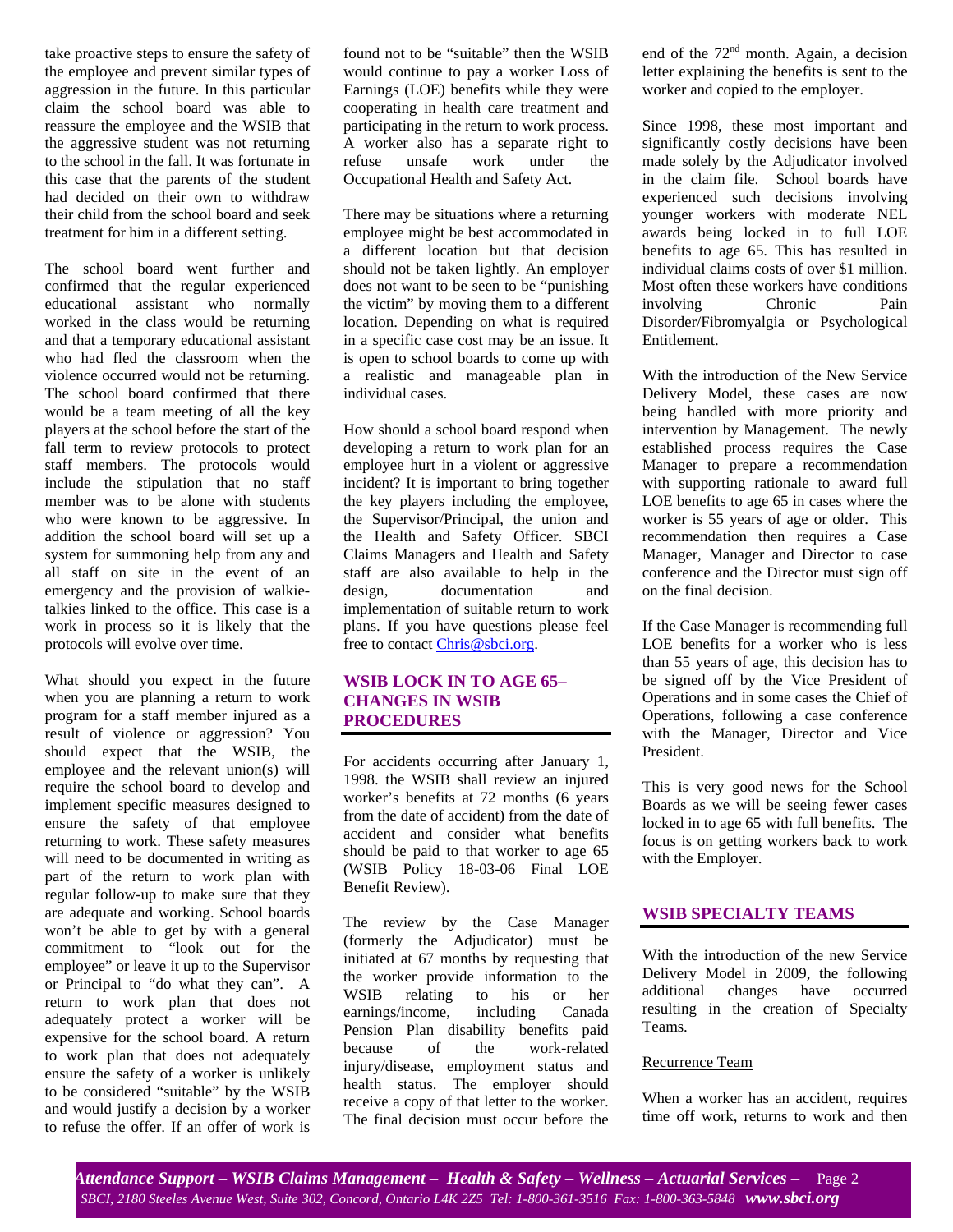has a recurrence requiring additional time off, this matter is now transferred to one of 2 Recurrence Specialty teams in the province to adjudicate the recurrence. One team is in Toronto and the manager is Louise Humphreys at 416-344-3748. The other team is in Ottawa and the manager is Aaron Kember at 613-239- 3495. Once they make the decision, the file is returned to the Case Manager in the local office. If there is an objection to the recurrence decision, the file is returned to the Specialty Adjudicator for reconsideration of their decision or referral to Appeals.

#### Re-employment Team

This team was set up in early 2010 specifically to handle cases where the employer has not fulfilled their reemployment obligations under Section 41. The team is housed in Toronto with 10 adjudicators. The Team Manager is Wanda Crichton at 416-344-2670. This Team handles all breaches of employment by employers from across the province. The referrals to the Team will be made by the Case Manager. Many referrals are emanating from failed return to work meetings with the Return to Work<br>Specialists. The Re-employment Specialists. The Re-employment Adjudicator makes enquiries and then communicates the decision to all parties. Once the decision is made, the case is returned to the frontline Case Manager.

#### Re-employment Policy Considerations:

An employer is obligated to re-employ their worker until the earliest of

- 2 years after the date of the worker's injury
- 1 year after the date the worker is medically able to perform the essential duties of the pre-injury job, or
- the date the worker reaches age 65

If the WSIB determines that the employer has not fulfilled their re-employment obligation, the WSIB may

• levy on the employer a penalty of up to the equivalent of the worker's net average earnings (NAE) for the year before the injury (this amount is not subject to the maximum earnings ceiling), and

• make payments to the worker, as if the worker were entitled to loss of earnings benefits

The penalty is an amount owing to the WSIB at the time that the penalty is levied. The WSIB may waive the penalty in its entirety if the employer offers to reemploy the worker, but the worker and the employer agree to a voluntary termination. However, if an employer fails to offer to re-employ a worker, and the worker agrees to sever the employment relationship (with or without a severance package), a penalty is levied. The penalty is not suspended if the employer launches an objection. The penalty is collected and only if the appeal is won does the WSIB refund the employer the penalty amount with interest. The penalty will show on the Schedule 2 invoice as a code A. Employers will not have seen this code previously as the WSIB was not levying re-employment penalties until 2010.

The penalty may be reduced, if the employer

- subsequently meets the reemployment obligation
- does not meet the re-employment obligation, but offers the work suitable work at a wage loss

#### Work Reintegration Model

The WSIB recently announced the new Work Reintegration Program which will integrate return to work and labour market re-entry with a goal to improve return to work outcomes for workers. This new program flows from the KPMG Value for Money Audit and its recommendations to make changes to the Labour Market Reentry Program. The LMR program as we know it today, will no longer exist.

The WSIB recently posted positions for 16 Managers and 100 Work Transition Specialists. Training for these individuals began September 20, 2010. These positions will exist in all WSIB regional offices.

The role of this new position is to facilitate work transition at the workplace when the efforts are not resulting in an early and safe return to work plan. The specialist arranges for a vocational assessment to identify options for return to work with the accident employer or other employer/business options. This position also creates a work transition plan and supports the injured worker in fulfilling the plan. They provide expert advice, direction, vocational counseling and support to workers and employers including educating them on their obligations and responsibilities.

The goal of this new approach is to maintain the employment relationship, wherever possible, and emphasizing to all parties the shared obligation and commitment to co-operate and collaborate to achieve a RTW goal.

The "RTW Hierarchy" that will be used is:

- Pre-injury job, with accommodation if required, with the injury employer
- Alternate job, with accommodation if required, with the injury employer
- Pre-injury work, with accommodation if required, with a new employer
- Alternate work, with accommodation if required, with a new employer

School boards will likely start to experience intervention by a Work Transition Specialist in the latter part of 2010 and early 2011.

## **FAMILY STATUS AND THE ONTARIO HUMAN RIGHTS CODE**

SBCI's Attendance Support team has received questions regarding family status and employer's obligations under the Ontario Human Rights Code. Employers need to recognize the significant human rights issues around family care relationships so they can prevent discrimination in the workplace and accommodate individuals accordingly.

The Ontario Human Rights Code protects specific familial relationships from discrimination through the grounds of marital and family status. It protects parents from being discriminated against because they have children; it also protects adult children from being discriminated against because they are caring for their aging parents. It protects non-biological parent and child relationships including adoption, fostering, and step-parenting as well as lone parent families, and those headed by lesbian, gay, bisexual or transgendered (LGBT) persons.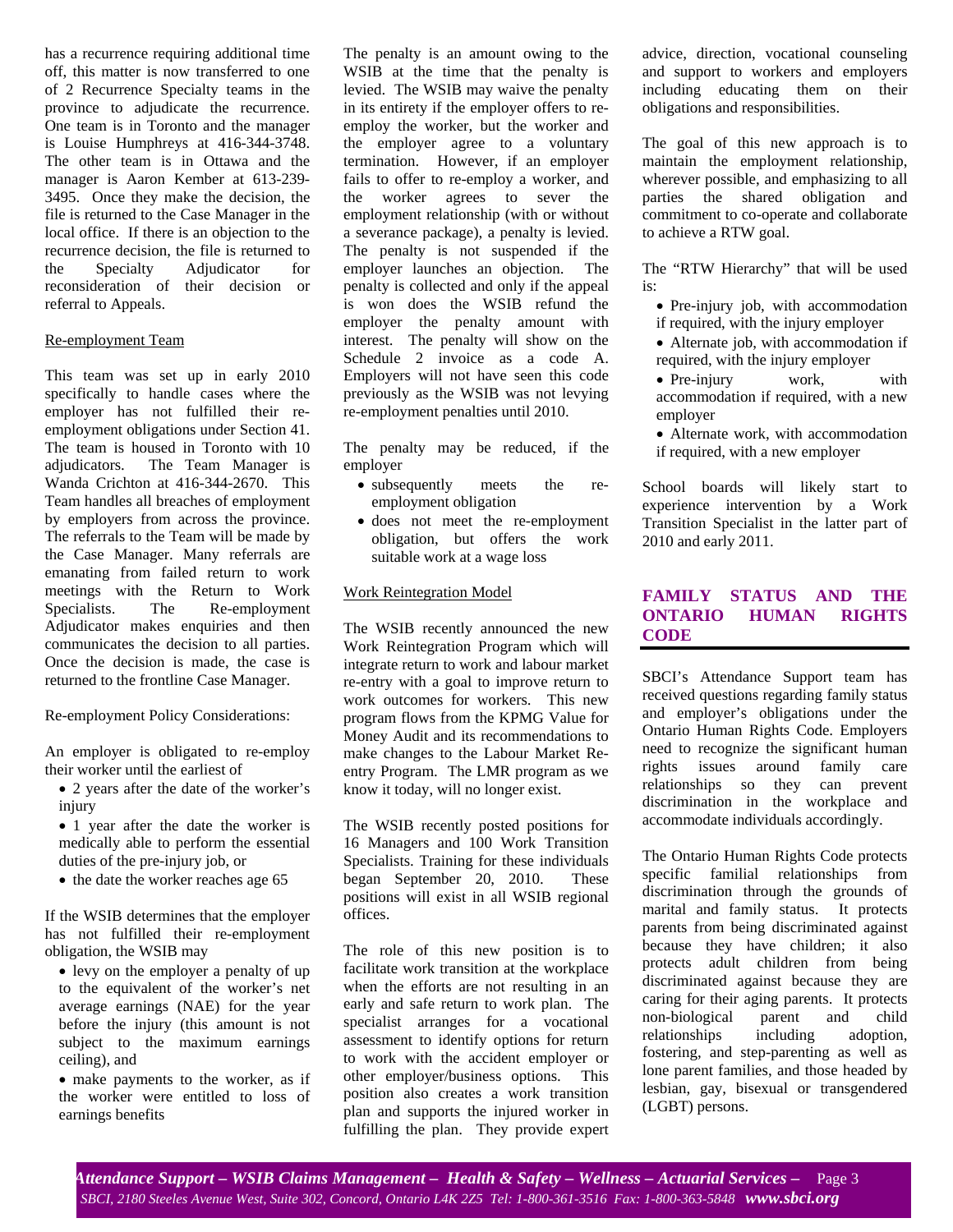The grounds of marital and family status do not, however, extend to including siblings, grandparents, grandchildren, aunts and uncles, nieces and nephews. Persons in a parent-child "type" relationship have a right to equal treatment in the workplace. Employers cannot discriminate in hiring, promotion, training, benefits, workplace conditions or termination because a person is caring for a family member.

Within their duty to accommodate, employers have a legal obligation to meet the needs of persons on the basis of their family status, without undue hardship. This may apply, for example, to a parent of a child with a disability requiring a flexible work schedule; permitting an employee to take a leave of absence to care for family members who are ill or have a disability, or providing access to alternative work arrangements.

Creating a flexible and inclusive workplace benefits all employees, and benefits employers in hiring, retaining and getting the best possible performance from employees.

For more information on the Ontario Human Rights Code or on family status, visit the OHRC website at www.ohrc.on.ca.

## **WHY A WELLNESS PROGRAMME**

A comprehensive Attendance Support Programme is comprised of Disability Management, Attendance Management and Wellness Programmes. Wellness Programmes are receiving increased attention as research indicates that organizations which have a comprehensive Attendance Support Programme and move towards a healthy workplace are ones that have obtained organizational excellence.

By addressing the three elements of a healthy workplace in a Wellness Programme, including the Psychosocial School Board Environment, Individual Lifestyle Practices and Health, Safety and Prevention, there is a shift from being reactive to poor employee health to being proactive while individuals are experiencing good individual health.

Research indicates that approximately 20- 30% of health care expenses are associated with preventable conditions, which highlights the importance of investing in a comprehensive workplace Wellness Programme. Evidence also shows that companies who take action to improve the health and well-being of their employees experience a positive return on their investment. For example, Canada Life Assurance Co. reviewed the results of its Wellness Programme and found that over the course of a decade, each dollar the corporation spent on health promotion resulted in a savings of close to seven dollars.

Cost benefits are not the only reason to invest in a Wellness Programme. Research is clear that employees who are satisfied with their jobs tend to be healthier. Healthy, happy employees work harder and produce quality results. Organizations that value and improve the health of their employees improve their organizational profile which in turn attracts and retains better employees.

Health Canada (2008) and Watson Wyatt Research (2009/2010 'Staying at Work') support that organizations that invest in a comprehensive Wellness Programme experience superior human capital and financial outcomes. When employees feel better about their health, they work better, don't take as much time off for sick or disability leave, and choose to stay with the organization.

Investing in a comprehensive workplace wellness programme we should be part of your school board strategy towards achieving organizational excellence. SBCI can facilitate the development of a comprehensive Wellness Programme at your school board.

## **RECENT CASE LAW ON ATTENDANCE MANAGEMENT**

To stand the test of arbitration, Attendance Management (AM) Programmes need to be compliant with case law and Human Rights legislation. Some key case law principles indicate that AM Programmes must:

- Be non-disciplinary and supportive
- Not be inconsistent with collective agreements

• Address innocent absenteeism only and not culpable absenteeism

• Be communicated prior to implementation

• Consistently apply reasonableness and attendance standards

• Apply discretion regarding an employee's circumstances at each supportive coaching level

The following are three recent arbitration decisions that are both consistent with AM case law principles and reinforced by SBCI's AM Procedure template:

The first case, decided on July 27, 2009 involved a union's policy grievance related to the City of London's AM Programme. The arbitrator found the programme as drafted was "unreasonable both in terms of its structure, its wording and its overall tone." The structure was flawed, in part, because it was theoretically possible for employees to enter the programme with fewer absences than other employees depending on the timing of their absences. The wording was flawed because the repeated warnings of discharge made the programme appear more disciplinary than supportive. The arbitrator also found that the overall tone was unreasonable because "it creates the impression that in almost every case progression through the steps will lead to termination." The arbitrator ordered the programme "null and void" and noted a "major re-drafting effort" was required.

The second case involved the City of Hamilton's Attendance Support and Management Programme (ASMP) with which the union had four specific concerns: 1. the "threshold number of absences which trigger a meeting with a manager" was arbitrary; 2. the programme was unreasonable because it was applied retroactively to its implementation date; 3. it did not allow for discretion to be exercised by managers; and 4. it did not provide real support to employees. The arbitrator allowed the grievance in part and ordered the programme amended to eliminate retroactive application and make it clear that managers have discretion when making decisions about the consequences "which flow from the triggering events."

The third case between WorldColor (the employer) and the Communications, Energy and Paperworkers Union of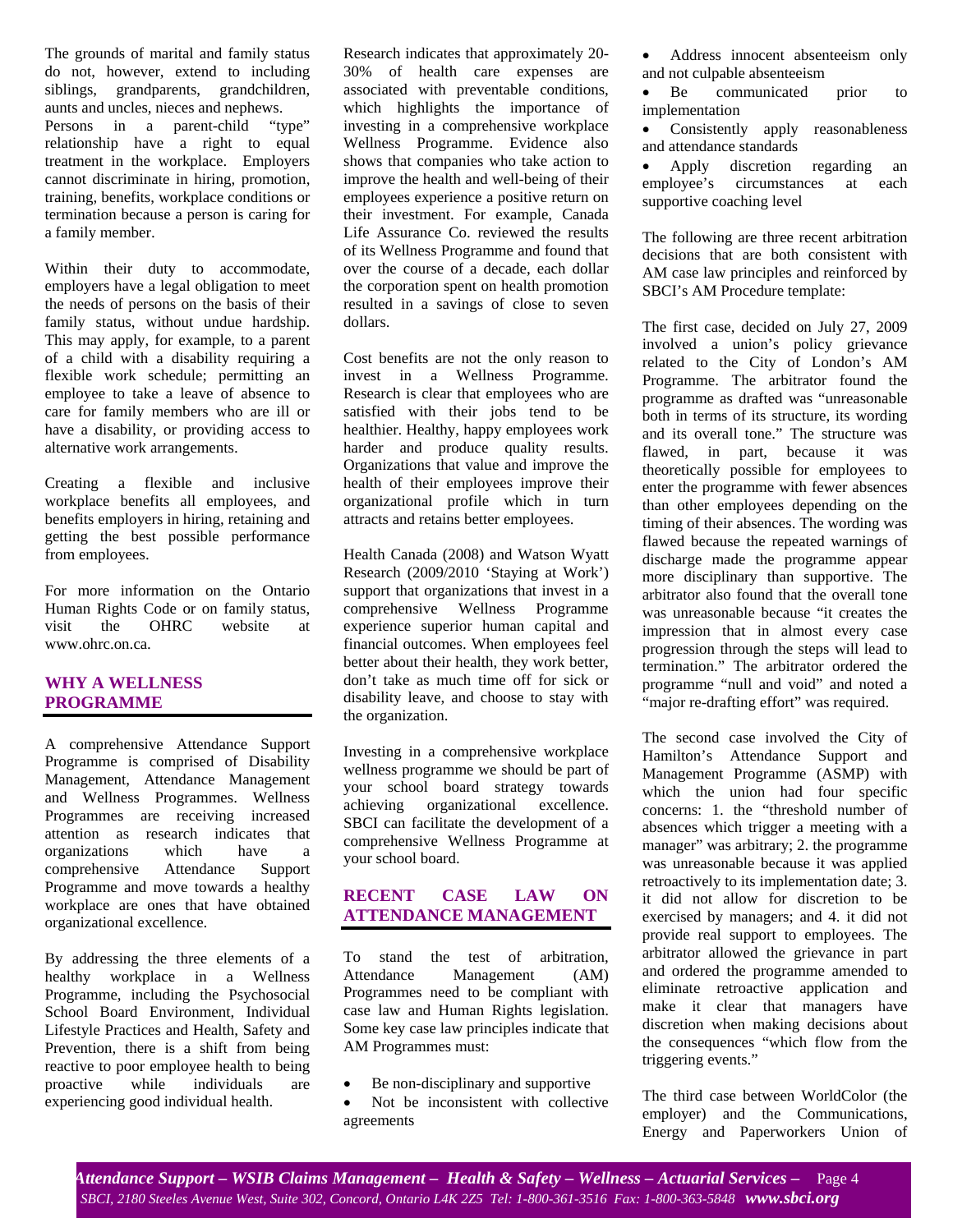Canada, Local 525-G (see http://onlinedb.lancasterhouse.com/image s/up-Somjen\_WorldColor.pdf) was decided on February 3, 2010. It was with respect to the union's grievance of attendance related letters sent to employees by the employer. A group of employees had either received a letter from the employer or been verbally told to improve their attendance or formal disciplinary steps would follow. The arbitrator concluded, ". . . taken together with the discipline or threat of discipline in the future . . . I conclude that all of the original letters were disciplinary and, because there was no culpable conduct, the letters cannot stand."

It is clear from these decisions that innocent absenteeism cannot be handled through a disciplinary process and must be handled in accordance with a reasonable procedure.

# **LA SANTÉ PASSE PAR LES MAINS**

Pendant la saison estivale, on se repose, on reprend des énergies et de ce fait le système immunitaire reprend des forces. Afin que ces forces ne se perdent pas pendant la nouvelle année scolaire qui s'annonce, nous rappelons à toutes et à tous que le simple geste de se laver les mains régulièrement est un moyen efficace de se garder en santé.

Santé Canada suggère de se laver les mains :

- Avant de préparer, de toucher, de servir ou de manger de la nourriture.
- Après être allé aux toilettes, avoir éternué ou toussé, vous être mouché, touché le visage, la bouche ou les cheveux.
- Après avoir touché de la viande ou d'autres aliments crus ou les surfaces avec lesquelles ces aliments ont été en contact (planche à découper, plans de travail, etc.), avoir touché de la vaisselle ou des ustensiles sales.
- Après avoir touché de l'argent, avoir fumé ou avoir touché un animal.
- Après avoir fait du nettoyage ou avoir touché des ordures.

Conseils pour le lavage des mains:

1. Mouillez-vous les mains sous le robinet.

- 2. Savonnez pendant 15 à 20 secondes.
- 3. Rincez. Séchez-vous les mains avec un essuie-mains jetable.

4. Fermez le robinet avec l'essuie-mains jetable.

Pour des écoles saines, les directions d'école devraient encourager tout le personnel enseignant à appliquer et promouvoir auprès de leurs élèves l'importance du lavage des mains.

## **HEALTH: IT'S A "HANDS-ON" EXPERIENCE**

During the summertime, we rest and recharge our batteries, which help strengthen our immune system. Now that the new school year has begun, we would like to remind everyone that the simple act of washing hands regularly is an efficient way of staying healthy and ensuring that our immune system remains strong.

Health Canada suggests that hands should be washed:

- Before preparing, touching, serving or eating food
- After going to the bathroom, sneezing, coughing, and blowing your nose, touching your face, mouth or hair
- After touching meat or other raw foods or surfaces that these foods have been in contact with, such as cutting boards, work areas, etc., as well as dirty dishes or utensils
- After touching money or animals and after smoking
- After cleaning up or touching garbage

Tips for washing hands:

1. Wet your hands thoroughly under the faucet.

2. Soap up for between 15 and 20 seconds.

3. Rinse. Dry your hands using a disposable paper towel.

4. Close the faucet using the disposable towel.

To promote "Healthy schools", principals should encourage all teaching staff to apply the hand-washing rule and inform their students about the importance of this activity.

## **EMPLOYEE ORIENTATION**

Preparing new or transferred staff to a new facility requires the board to develop and train employees on some of the basic information to keep them safe. This should be done through a detailed employee orientation.

### **Health and Safety Orientation Requirements**

School Boards' management and supervision needs to ensure that each new board employee takes part in a school board Health and Safety Orientation process and reviews all necessary board specific health and safety information.

The safety orientation must, at a minimum, include the following elements:

- 1. Review of the board's health and safety policy.
- 2. Overview of applicable health and safety legislation including employee rights.
- 3. Overview of the health and safety program including:
	- Health and safety responsibilities
	- Safety investigations (accident reporting)
	- Modified work / workplace accommodation
	- Disciplinary action
	- Drug and alcohol policy
	- Discrimination and harassment policy
	- Common safety standards i.e. Ergonomics, Slips, Trips and Falls
	- WHMIS
- 4. Site specific health and safety requirements.
- 5. Any additional regional/divisional health and safety requirements as deemed necessary by the school board and/or the joint health and safety committee.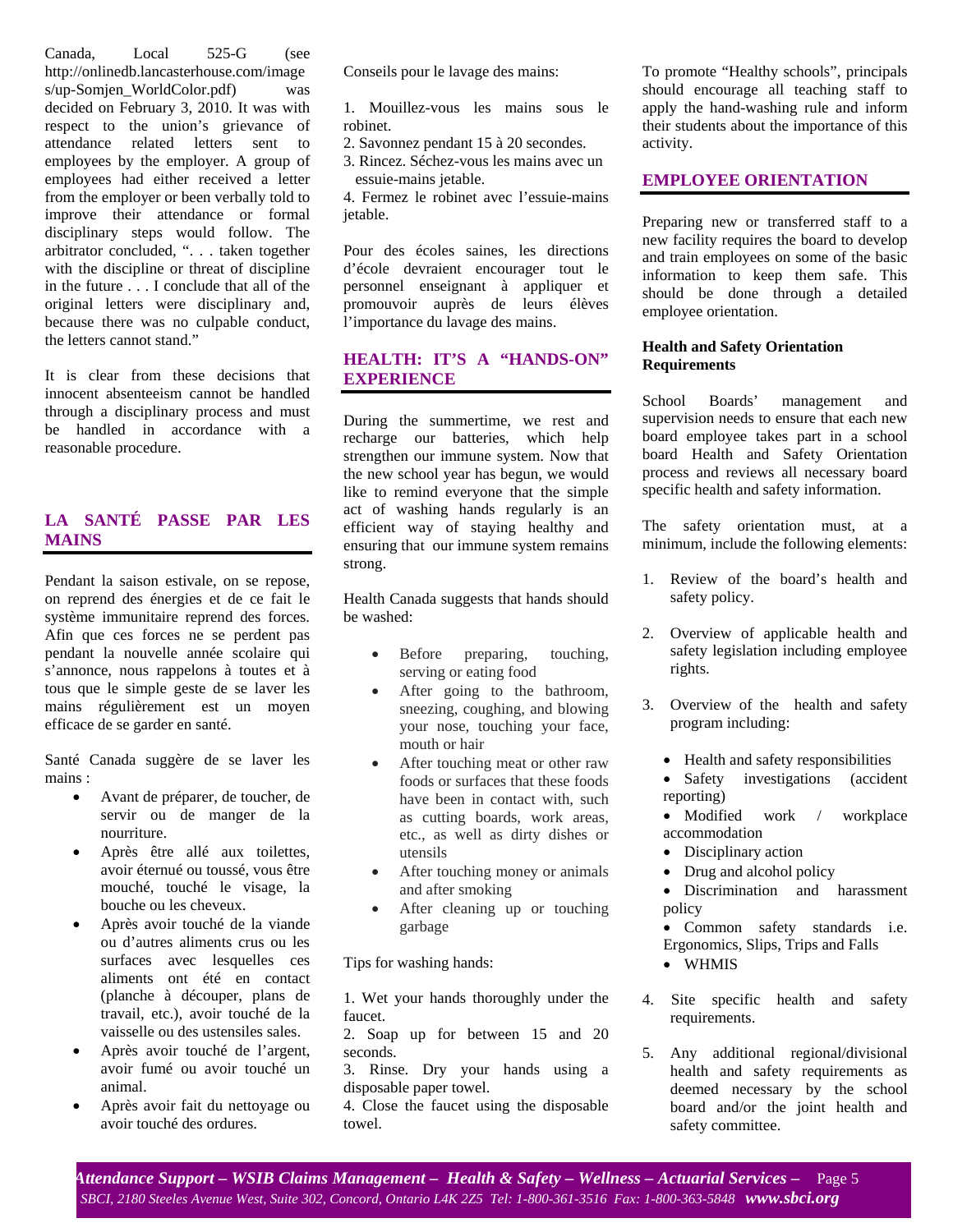6. Verification/evaluation process to ensure the information has been clearly understood. This can include a written evaluation, oral evaluation or work practice evaluation

#### **Annual Orientation and Update**

To ensure that all employees remain familiar with a board's health and safety requirements, including any legislative changes or safety program updates and revisions, all employees will be required to participate in an annual health and safety orientation. This annual update review must be performed by a supervisor/principal or competent designate. All orientation records must be formally documented and filed in the employee file.

#### **Site Specific Orientation**

When a new employee reports for work, they must have all the "extra" safety requirements that pertain to the particular school explained to them by a competent person. This site specific orientation will be documented and must contain all site particular information such as:

- 1. Any school specific safety standards/ applicable client procedures.
- 2. Names of first aid attendants and location of first aid stations/kits.
- 3. Location of posted copies of:
	- Legislation, school's health and safety program, site MSDS booklet;
	- Emergency procedures; and
	- **Name** of health and safety representative.

Orientation training is just one of the many ways to prepare new or transferred employees to be safe and successful in the upcoming school year.

## **BACK TO SCHOOL**

It's that time of year again – summer is over and school has just started in full swing.

The beginning of a new school year is a great time to take a look at existing health and safety practices and decide if they're working or if there is a need for something more.

The safety of you and your coworkers will benefit from this proactive approach to safety throughout the year. A strong safety culture creates an environment where workplace accidents/incidents are dramatically reduced.

Use the checklist below to get a quick health and safety snapshot of your board.

#### **Training**

- Have all staff received training or been scheduled for training including new hires (WHMIS, Rights, Roles and Responsibilities, Infection Control,<br>Ergonomics, Noise Control, Ergonomics, Noise Workplace Violence, Right to Refuse Unsafe Work, Accident/Incident Reporting, Personal Protective Equipment, Emergency Planning)?
- Is the training well documented and have records been retained in an easy to access format?

#### **Joint Health and Safety Committee**

- Are the minutes maintained and the most recent posted?
- Are the inspections up to date?
- Are the recommendations followed up on as prescribed in the Act?
- Are the names and contact numbers of the committee members posted?

#### **First Aid**

- Is there a qualified first aider with a valid first aid certificate that is conspicuously posted?
- Does staff understand that only a qualified first aider may administer first aid?

#### **Slips, Trips and Falls**

- Have slip and trip hazards been identified?
- Have the key risk groups been identified (i.e. who comes onto the site, why and where?)
- Are the current precautions adequate for the risk? Or does more need to be done?
- Have the individual risk factors been considered – environment (floor,

steps, slopes, etc); contamination (water, food litter, etc); organizational (task, safety culture, etc); footwear, individual factors (training/information, supervision, visitors, etc)?

• Is there a routine inspection procedure that is regularly adhered to, recorded and filed?

#### **Workplace Violence Prevention**

- Is there a Workplace Violence Prevention programme in place?
- Does the programme include a Risk Assessment (RA), a procedure to control the risks identified in the RA, a procedure of immediate actions required when a violent situation occurs including summoning actions, a reporting procedure including investigation parameters and training requirements?
- Does the policy statement include the definitions found in Bill 168 for violence and harassment?

#### **Ergonomics**

- Is there an Ergonomics Programme in place?
- Has staff received training regarding repetitive strain, prolonged sitting, awkward postures, safe lifting and workstation design?
- Has workflow and facilities (i.e. storage rooms) been organized to minimize awkward postures?

#### **PARKLANE UPDATE**

#### **Bill 168 and Parklane**

As a result of Bill 168, Parklane has added a new panel to the incident directory to track incidents and collect information resulting from Harassment and/or Violence incidents and facilitate reporting to unions, JHSC and other governing bodies. This new software upgrade was available in June 2010, is without charge and will be accessed when downloading the latest software changes. This new panel can also be denied access to any users by the Security Administrator.